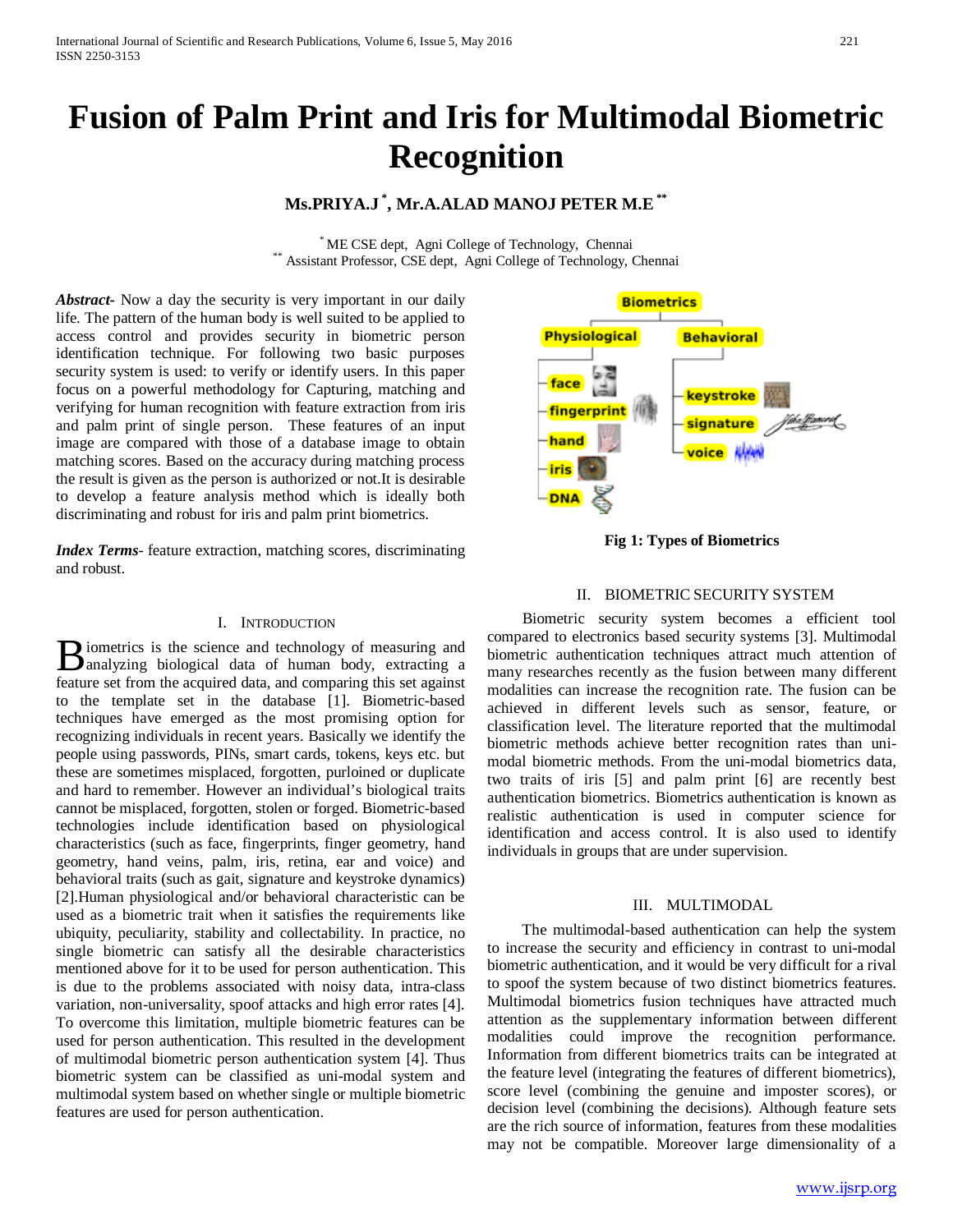feature space may lead to irrelevant and the redundant information [15].



**Fig 2: Examples of Multimodal**

 *Face Recognition*: Face recognition has records of different features of the face in spatial geometry form. Many kind of methods for face recognition using in different field. But, all are having objective of features measure from the face as a key factor. Face recognition has been used in projects to identify undesirables in criminals and terrorists in urban areas shoplifters in stores, casinos. This kind of biometric system can easily spoof by malicious intruders and the criminals to cheat a recognition system. But, Iris cannot be spoofed easily.

*Palm Print*: Palm print scanning uses is very similar to fingerprint scanning; it size is much big, but limited factor only use in recognition system.

 *Signature Verification*: It is an automated method of testing an individual's signature. This is dynamic such as direction and pressure of writing, speed and the style. Signature verification has template from 50 to 300 bytes. Disadvantages of signature verification are long-term reliability, lack of accuracy and cost.

 *Fingerprint:* A fingerprint attains device, minutia extractor and minutia matcher. Commonly, this biometric recognition used in banking, military etc., but it can be spoofed easily and difficult to scan due to the causes of wearing gloves, using cleaning fluids, etc..,

## IV. 4. IRIS DETECTION

 **Iris Scan***:* Iris gives reliable and accuracy for authentication process than other biometric feature. Iris has different patterns in the left and right eye. So, scanning has to be done quickly for both identification and verification applications because of its large number of degrees of freedom. The amount of light entering through the pupil is controlled by diaphragm between the pupil and the sclera. Iris is composed of elastic connective tissue such as trabecular meshwork. Suitability of this as an exceptionally accurate biometric derives from:

- i. The difficulty of using as an imposter person and forging;
- ii. It is protection and intrinsic isolation from the external Environment;
- iii. Its data-rich physical structure.



**Fig 3: Structure of Iris**

 iv. Its genetic properties: no two eyes are the same. The Characteristic that is dependent on genetics is the pigmentation of the iris, which determines the gross anatomy and its color that are unique to each case.

 v. Its stability over time; there is no possibility of surgically modification of risk to vision and its physiological response to light, which provides a natural test against artifice. An imageprocessing algorithm that can encode the iris pattern into 256 bytes based on the Gabor transform.



**Fig 4: Steps of the Iris Recognition**

Gray code: widely, Gray codes are used to facilitate error [correction](https://en.wikipedia.org/wiki/Error_correction) in digital communications such as [digital terrestrial](https://en.wikipedia.org/wiki/Digital_terrestrial_television)  [television.](https://en.wikipedia.org/wiki/Digital_terrestrial_television)

## **Contrast Enhancement Techniques:**

- 1) Load Images
- 2) Resize Images
- 3) Enhance Grayscale Images
- 4) Enhance Color Images

*Load Images:* Read images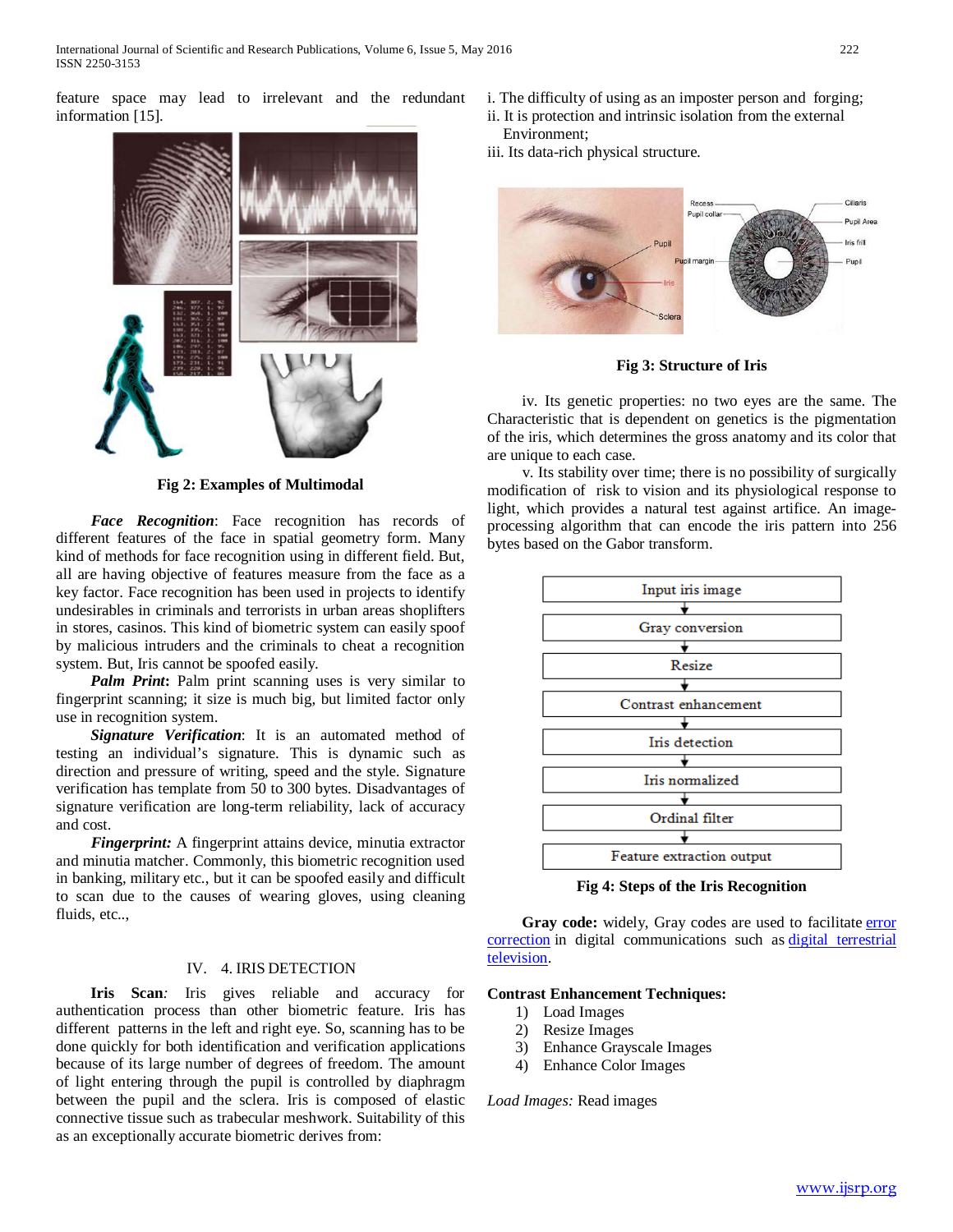*Resize Images:* Resize the images and make the image comparison easier for same width. Preserve their aspect ratios by scaling their heights.

 *Enhance Grayscale Image:* There are three functions are suitable for contrast enhancement:

- *a) imadjust,*
- *b) histeq and*
- c) *adapthisteq*.

 **Imadjust**: It is increases the contrast of the image by mapping the values of the input intensity image to new values such that, default value 1% of the data is saturated at low and high intensity of the input data.

 **Histeq**: Operation of histogram equalization is enhances the contrast of images by transforming the values in an intensity image for the approximate histogram matches of output image to a specified histogram.

 **Adapthisteq**: Operation of adaptive histogram equalization is contrast-limit. It operates on small data regions rather than the entire image, unlike histeq. The contrast enhancement can be limited in order to avoid enlarge the noise which might be present in the image.

| Method                     | Coded<br>Pattern                         | Mis-<br>identific    | Security | Application                    |
|----------------------------|------------------------------------------|----------------------|----------|--------------------------------|
| <b>Iris</b><br>Recognition | Iris pattern                             | 1/120000<br>$\Omega$ | High     | High<br>security<br>facilities |
| Finger<br>printing         | Fingerprints                             | 1/1,000              | Medium   | Universal                      |
| Hand Shape<br>Size.        | Length<br>and<br>thickness               | 1/700                | Low      | Low-<br>security<br>facilities |
| Facial<br>Recognition      | Outline.<br>shape and<br>distribution of | 1/100                | Low      | Low-<br>security<br>facilities |
| Signature                  | Shape<br>of                              | 1/100                | Low      | Low-<br>security<br>بمنازلتهمة |
| Voice<br>printing          | Voice<br>characteristic                  | 1/30                 | Low      | Telephone<br>service           |

**Table1 (a): Biometric comparison List**

| <b>Biometrics</b>         | <b>Crossover Accuracy</b> |  |  |
|---------------------------|---------------------------|--|--|
| Retinal Scan              | $1:10,000,000+$           |  |  |
| Iris Scan                 | 1:131,000                 |  |  |
| Fingerprints              | 1:500                     |  |  |
| Hand Geometry             | 1:500                     |  |  |
| <b>Signature Dynamics</b> | 1:50                      |  |  |
| Voice Dynamics            | 1:50                      |  |  |

**Table1 (b): Biometric comparison List**

## V. IRIS DETECTION AND SEGMENTATION

#### **Iris Detection**

 Irises are detected even the situation of obstructions, visual noise and different levels of illumination. Eyelids and eyelashes obstructions are eliminated and Lighting reflected. Images with narrowed eyelids or eyes that are gazing away are accepted using wavelet algorithm.

 *Automatic interlacing detection and correction*: The result of correction in maximum quality of iris features templates from moving iris images.

 *Gazing-away eyes:* A gazing-away iris image is correctly detected, segmented and transformed when we directly looking into the camera.

#### **Iris Segmentation**:

It can achieved by following conditions:

 *Perfect circles fail: It* uses VeriEye active shape models that much precisely model the contours of the eye, as perfect circles do not model iris boundaries.

 *The centers of the iris inner and outer boundaries are different:* The iris boundary of inner and its center are marked in red; The iris boundary of outer and its center are marked in green.

## **Locating Iris**

- **1)** To locating the inner and outer boundaries of the iris
- **2)** To normalize iris and
- **3)** To enhance the original image

$$
\max(r, x0, y0) = \left\{\frac{\partial}{\partial r} \int_0^{2\pi} I(r^* \cos \theta + x0, r^* \sin \theta + y0)\right\}
$$

**…(1)**

Where,

(x0, y0) denotes the potential center of the searched circular boundary, and r its radius.



**Fig 5: Segmented iris**



**Fig 6: Normalized iris**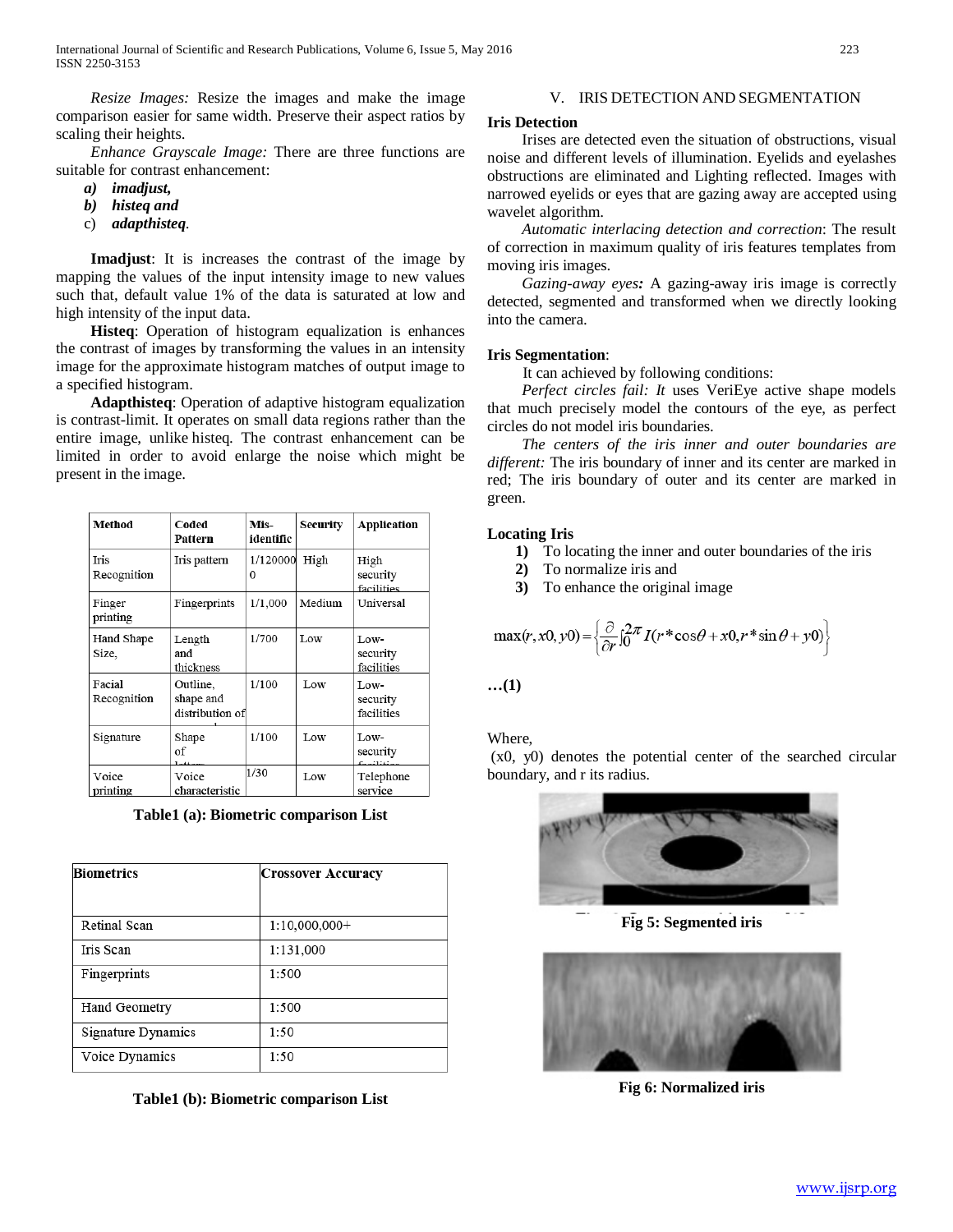## VI. PALMPRINT

 A CCD-based scanner used to capture images in high resolution and aligns palms accurately because of its pegs for guiding the placement of hand. Digital scanners are requires large time for scanning because of its low quality. This is reason for digital scanners cannot be used in real time applications.



**Fig 7: CCD Based Scanner**



**Fig 8: Steps of the palmprint Recognition System**

## **Preprocessing**

 Preprocessing is used to correct distortions, align different palmprints, and to crop the region of interest for feature extraction. Preprocessing commonly focuses on five steps

- 1. Binarizing the palm images
- 2. Boundary tracking
- 3. Identification of key points
- 4. Establishing a coordination system and

 5. Extracting the central part. The third step can be well equipped by two approaches: *tange*nt based and *finger* based. The tangent based approach is preferred. This approach considers the edges of the two finger holes on the binary image to be traced. The common tangent of the two finger holes is considered to be the axis. The key points for the coordination system are calculated as the midpoint of the two tangent points.

 The palmprint recognition system includes preprocessing followed by ROI extraction. After ROI extraction, features are extracted using the feature extraction algorithms.



## **Fig 9: (a) key points and coordinate system (b)ROI extraction**

 **ROI extraction:** It considers middle area of palm image for segmentation after the preprocessing. For feature extraction different algorithms are segment as circular, half elliptical or square regions. The square region is widely used. The cropped image is then passed through an ordinal filter, which blurs the image. In this blurred image, the minor lines smothered. In feature extraction the major lines are affected, but they are distinct.

## **Ordinal Filters**

 The ordinal features are extracted by passing the input images through the ordinal filters. For the registration experiments all the operations are performed in three dimensions. We just show concepts in 2D cases for better illustration. Easily, it can be extended to 3D. Comparison of neighboring regions Gabor filter is a well known differential filter. It has disadvantages of the span of the Gabor filter is limited by the size of its sub-fields, therefore it is difficult to capture useful information from small regions across large distances.

 With multiple lobes the ordinal filter can extended more complex microstructures than the dipole filter. Also, using different shapes of individual lobe, the ordinal filter can be planned to extract different specified micro-structures from the images.



**Fig 10:(a)A 3rd Order Ordinal Filter Applied (b)A 4th Order Ordinal Filter Applied**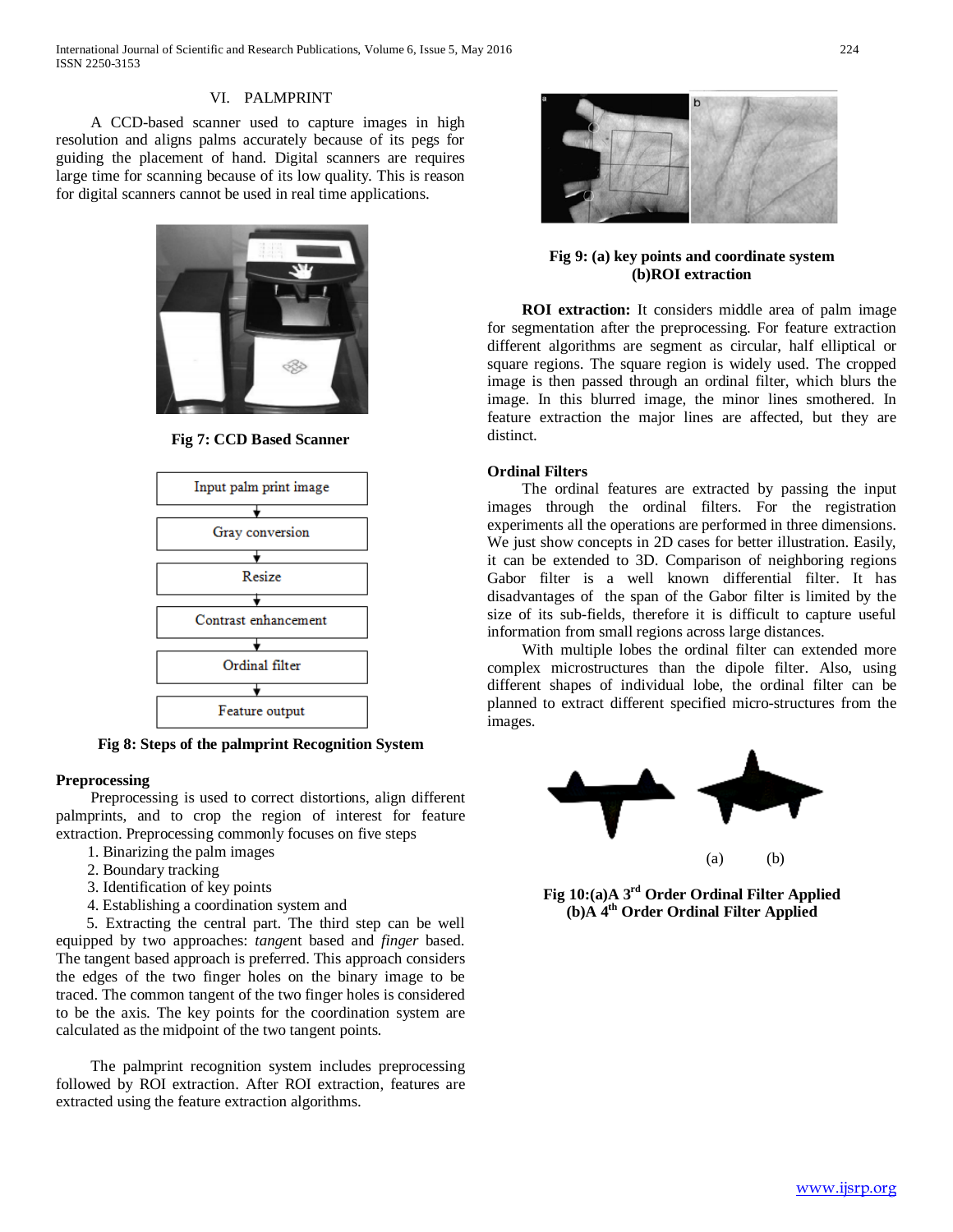

**Fig 11: Sample of ordinal filter used**

#### **Fusion:**

 Fusion of multiple features of an individual can improve the matching accuracy of a biometric recognition system. a system that consolidates multiple sources of biometric information that avoid noisy data, intra-class variations, spoof attacks and unacceptable error rates of a unibiometric recognition system. Multimodal biometric systems are capability of utilizing, more than one physiological or behavioral characteristic for enrollment, verification, or identification. The multimodal biometric is very promising applications and theoretical challenges in recent years.



**Fig 12: Accuracy plots of individual recognizers**



**Fig 13: Accuracy graph for combined classifier**



**Fig 14: curve for palmpint, iris and fusion**

## VII. PATTERN MATCHING

 To obtained vector in a binary pattern matching is very important to represent code. It is easier to find the difference between two binary code-words than between two number vectors. If the feature vector has to code first observed some of its characteristics from it. Now found that all the vectors that we obtained have a maximum value that is >0 and a minimum value that is  $< 0$ . If "Coef" is the feature vector of an image than the following measuring scheme converts it to its Equivalent code word

- $\star$  if Coef(i) >=0 then Coef(i)=1
- $\star$  if Coef(i) < 0 then Coef(i)=0

## VIII. IDENTIFICATION AND VERIFICATION

 Every security system has goals of two: *Identification* and *verification* it based on the needs of the environment. In the *verification*: In this the system checks if the user data that was entered is correct or not (e.g., username and password). It is a one-to-one search*.*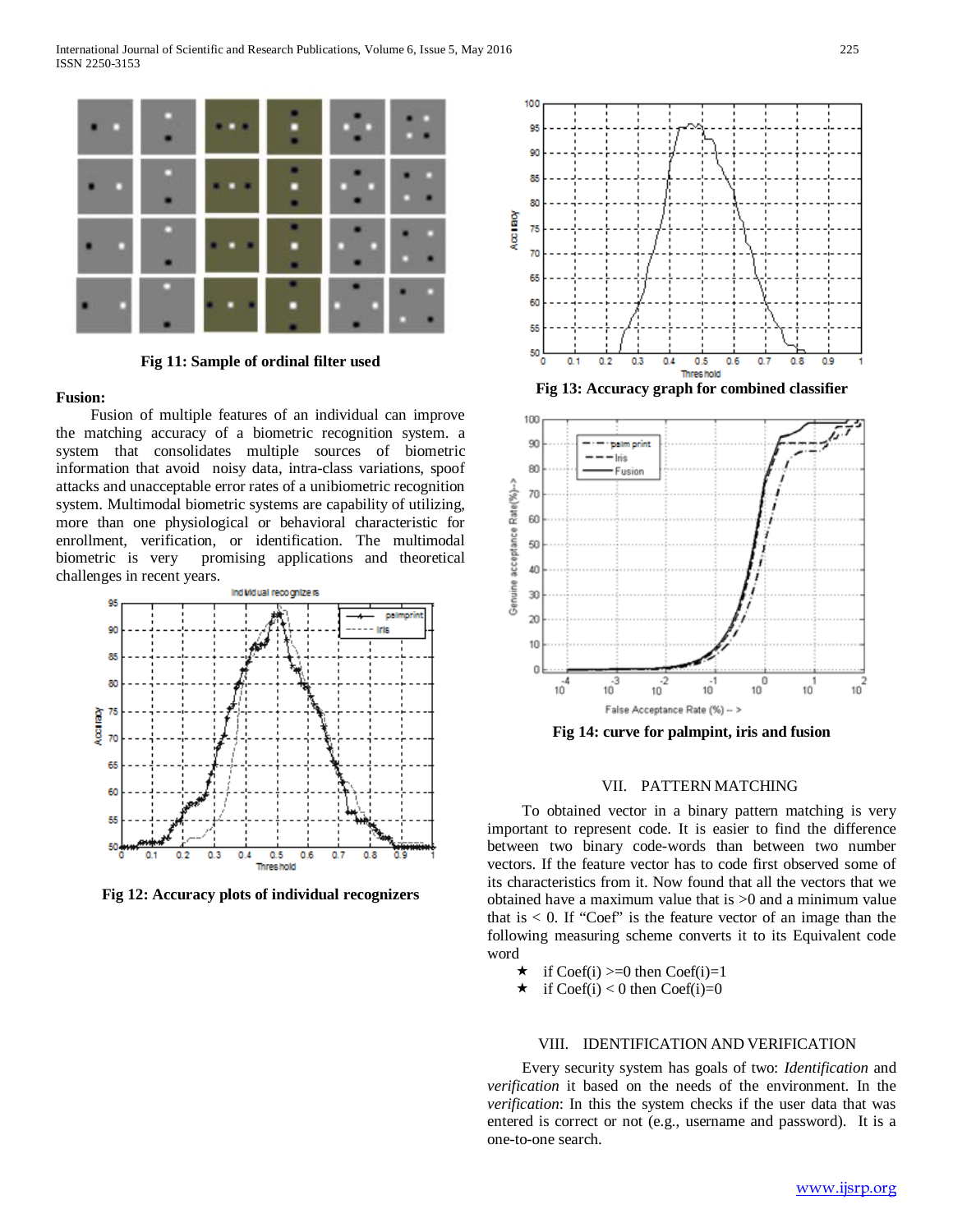*Identification*: In this the system tries to discover who the subject is without any input information. It is a one-to-many comparison.

## IX. RELATED WORK

#### **A. Existing system**

 A multimodal biometric system that alleviates the limitations of the uni-modal biometric systems by fusing the information from the respective biometric sources was developed. A general approach was explained for the fusion at score level by combining the scores from multiple biometrics using triangular norms (t-norms) due to Hamacher, Yager, Frank, Schweizer and Sklar, and Einstein product. This study aims at tapping the potential of t-norms for multimodal biometrics. The approach renders very good performance as it was quite computationally fast and outperforms the score level fusion using the combination approach (min, mean, and sum) and classification approaches like SVM, logistic linear regression, MLP, etc. The experimental evaluation on three databases confirms the effectiveness of score level fusion using t-norms.

 In this phase, the two set features will be extracted from iris and palm images. At first, the palm image will be preprocessed to get the palm ROI (Region of interest), and palm print features of wrinkles, ridges and principal lines will be extracted from the palm ROI. On other hand, localization process will be applied on the iris images; some useful features will be extracted. Subsequently, the extracted features will be fused together at the feature level to construct the multi-biometric template.

#### **B. Proposed System**

 In this phase, some additional features will be selected based on iris and knuckle print of image presented in the database. The additional features provided based on iris and knuckle print image will provide the significant improvement as compared with existing algorithm. The implementation will be done in MATLAB and the performance of the algorithms will be analyzed using false alarm rate (FAR), False rejection rate (FRR) and accuracy. This result will be send to mobile through message.

#### X. MODULE DESCRIPTION

The following three modules are in this project.

#### **a. Iris detection:**

 In eye information is carrying by iris part only. It lies between the sclera and the pupil. The next step is segmenting the iris part from the eye image. Using the eigen values inner and outer boundaries of iris are located by finding the edge image. This mathematical pattern-recognition techniques is used in [irises](https://en.wikipedia.org/wiki/Iris_(anatomy)) of an individual's [eyes,](https://en.wikipedia.org/wiki/Human_eye) whose complex random patterns are stable, unique and can be seen from some distance.

#### **b. Palm Pre-Processing:**

 To understand palmprint recognition concept, one must first understand the valleys of a palm and physiology of the ridges. When recorded, a palm print appears as a series of dark lines and represents the high, peaking portion of the friction ridged skin while the valley between these ridges appears as a white space and shallow portion of the friction ridged skin. palm features exploits by Palm recognition technology. A palm recognition system is planned to interpret the flow of the overall ridges to assign a classification and then after extract the minutiae detail a subset of the total amount of information available, desire information to effectively search a large treasury of palm prints. Minutiae are limited based on location, direction, and orientation of the ridge endings along a ridge path. **C.**

## **D. PCA Fusion & Recognition**

 Principal Component Analysis algorithm builds a fused feature of input palm prints and Iris as a weighted of all features. The classifier based on the Euclidean distance has been used which is obtained by calculating the distance between the image which are to be tested and the already available images used as the training images. Then the minimum distance is observed from the set of values.

#### XI. CONCLUSION

 A proposed work is to enlarge the algorithm for Powerful recognition with human iris and palmprint pattern identification. It done by increasing FRR more than 0.33% as the VeriEye algorithm results with FRR 0.32% and FAR 0.001% for other applications. Ordinal feature extraction for robust and fast matching use in healthcare application, suitable for reliable, fast and secure person identification. Proposed algorithm focus on the accurate of iris and palmprint identification even if the images are occlude and it will also focus on robust iris and palmprint recognition with narrowed eye which solves all the security related problems in system.

#### ACKNOWLEDGEMENTS

 I would like to thank principal, staff of agni college of technology, Thalambur, Chennai.for their kind support and providing facility to do my project work.

#### **REFERENCES**

- [1] MadhaviGudavalli, S.ViswanadhaRaju, A. VinayaBabu and D.Srinivasa Kumar, "Multimodal Biometrics - Sources, Architecture & Fusion Techniques: An Overview", In proc. of IEEE International Symposium on Biometrics and Security Technologies, pp. 27-34, 2012.
- [2] Muhammad Khurram Khan and Jiashu Zhang, "Multimodal face and fingerprint biometrics authentication on space-limited tokens", Neuro Computing, Vol. 17, No. 12, pp. 3026 – 3031, 2008.
- [3] L.Gorman, "Comparing passwords, tokens and biometrics for user authentication," IEEE Proc., vol. 91, no.12, Dec. 2003.
- [4] A.K. Jain, A Ross and S. Prabhaker, "An introduction to biometric recognition," IEEE Trans. Circuits and Systems for Video Technology, vol. 14, no. 1, pp, 4-20, Jan. 2004.
- [5] Aly I. Desoky, Hesham A. Ali and Nahla B. Abdel-Hamid, "Enhancing iris recognition system performance using templates fusion",Ain Shams Engineering Journal, vol.3,pp. 133–140, 2012.
- [6] S.S. Kulkarni and R.D.Rout, "Secure Biometrics: Finger Knuckle Print", International Journal of Advanced Research in Computer and Communication Engineering, Vol. 1, no. 10, 2012.
- [7] V. U. Kale, R. A.Wakode and Rinky L. Batra3, "Finger Knuckle System for Human Identification: A Literature Survey ",International Journal of